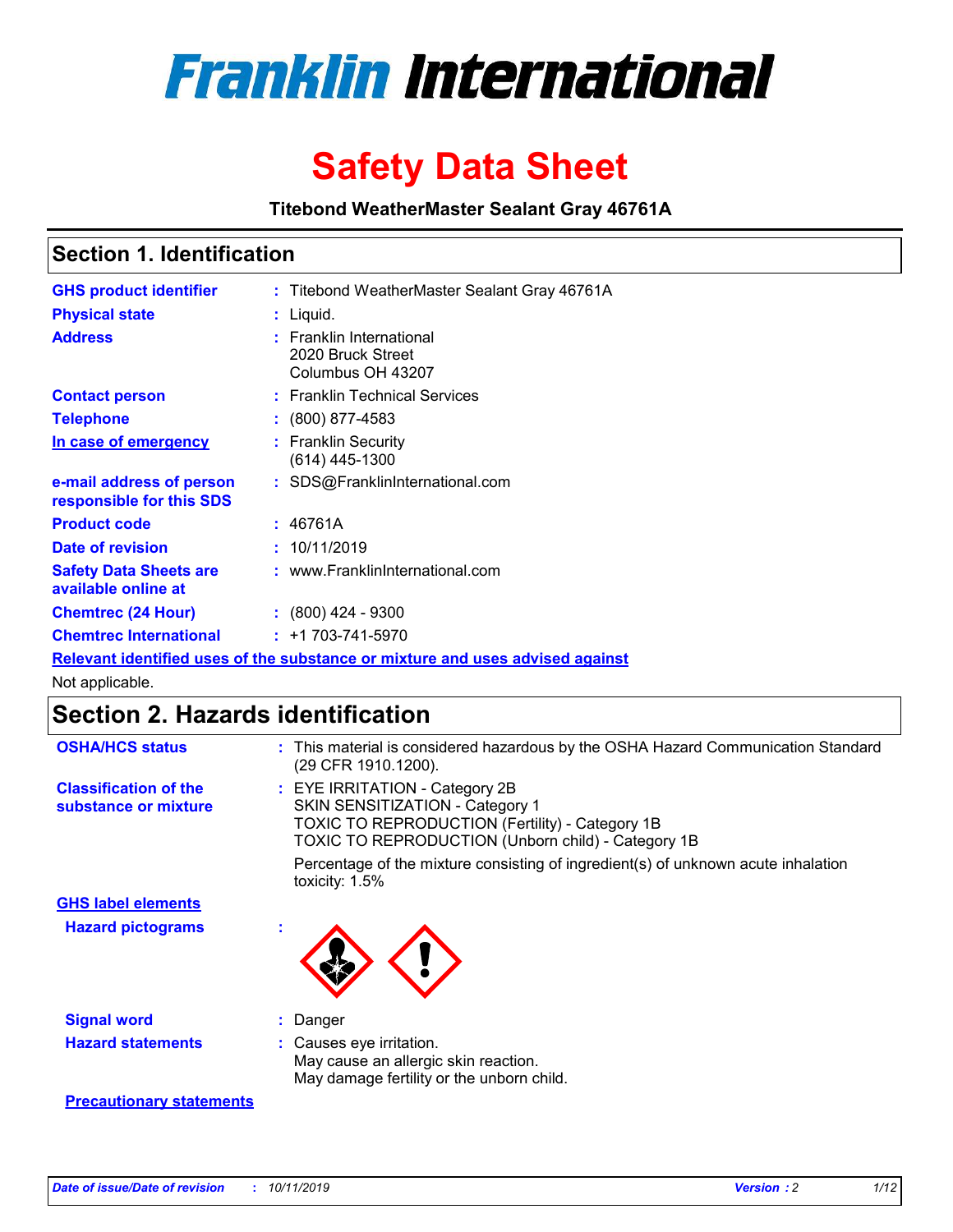### **Section 2. Hazards identification**

| <b>Prevention</b>                          | : Obtain special instructions before use. Do not handle until all safety precautions have<br>been read and understood. Wear protective gloves. Wear eye or face protection.<br>Wear protective clothing. Avoid breathing vapor. Wash hands thoroughly after handling.<br>Contaminated work clothing must not be allowed out of the workplace.                                                        |
|--------------------------------------------|------------------------------------------------------------------------------------------------------------------------------------------------------------------------------------------------------------------------------------------------------------------------------------------------------------------------------------------------------------------------------------------------------|
| <b>Response</b>                            | : IF exposed or concerned: Get medical attention. IF ON SKIN: Wash with plenty of<br>soap and water. Wash contaminated clothing before reuse. If skin irritation or rash<br>occurs: Get medical attention. IF IN EYES: Rinse cautiously with water for several<br>minutes. Remove contact lenses, if present and easy to do. Continue rinsing. If eye<br>irritation persists: Get medical attention. |
| <b>Storage</b>                             | : Store locked up.                                                                                                                                                                                                                                                                                                                                                                                   |
| <b>Disposal</b>                            | : Dispose of contents and container in accordance with all local, regional, national and<br>international regulations.                                                                                                                                                                                                                                                                               |
| <b>Hazards not otherwise</b><br>classified | : Product generates methanol during cure.                                                                                                                                                                                                                                                                                                                                                            |
|                                            |                                                                                                                                                                                                                                                                                                                                                                                                      |

## **Section 3. Composition/information on ingredients**

| <b>Substance/mixture</b><br>: Mixture                |               |                     |
|------------------------------------------------------|---------------|---------------------|
| Ingredient name                                      | $\frac{9}{6}$ | <b>CAS number</b>   |
| 3-aminopropyltriethoxysilane<br>Dibutyltin dilaurate | צ≥<br>≤0.3    | 919-30-2<br>77-58-7 |

Any concentration shown as a range is to protect confidentiality or is due to batch variation.

**There are no additional ingredients present which, within the current knowledge of the supplier and in the concentrations applicable, are classified as hazardous to health or the environment and hence require reporting in this section.**

**Occupational exposure limits, if available, are listed in Section 8.**

### **Section 4. First aid measures**

| <b>Description of necessary first aid measures</b> |                                                                                                                                                                                                                                                                                                                                                                                                                                                                                                                                                                                                                                                                                                                                                                           |  |  |  |
|----------------------------------------------------|---------------------------------------------------------------------------------------------------------------------------------------------------------------------------------------------------------------------------------------------------------------------------------------------------------------------------------------------------------------------------------------------------------------------------------------------------------------------------------------------------------------------------------------------------------------------------------------------------------------------------------------------------------------------------------------------------------------------------------------------------------------------------|--|--|--|
| <b>Eye contact</b>                                 | : Immediately flush eyes with plenty of water, occasionally lifting the upper and lower<br>eyelids. Check for and remove any contact lenses. Continue to rinse for at least 10<br>minutes. If irritation persists, get medical attention.                                                                                                                                                                                                                                                                                                                                                                                                                                                                                                                                 |  |  |  |
| <b>Inhalation</b>                                  | : Remove victim to fresh air and keep at rest in a position comfortable for breathing. If<br>not breathing, if breathing is irregular or if respiratory arrest occurs, provide artificial<br>respiration or oxygen by trained personnel. It may be dangerous to the person providing<br>aid to give mouth-to-mouth resuscitation. Get medical attention. If unconscious, place<br>in recovery position and get medical attention immediately. Maintain an open airway.<br>Loosen tight clothing such as a collar, tie, belt or waistband. In case of inhalation of<br>decomposition products in a fire, symptoms may be delayed. The exposed person may<br>need to be kept under medical surveillance for 48 hours.                                                       |  |  |  |
| <b>Skin contact</b>                                | : Wash with plenty of soap and water. Remove contaminated clothing and shoes. Wash<br>contaminated clothing thoroughly with water before removing it, or wear gloves.<br>Continue to rinse for at least 10 minutes. Get medical attention. In the event of any<br>complaints or symptoms, avoid further exposure. Wash clothing before reuse. Clean<br>shoes thoroughly before reuse.                                                                                                                                                                                                                                                                                                                                                                                     |  |  |  |
| <b>Ingestion</b>                                   | : Wash out mouth with water. Remove dentures if any. Remove victim to fresh air and<br>keep at rest in a position comfortable for breathing. If material has been swallowed and<br>the exposed person is conscious, give small quantities of water to drink. Stop if the<br>exposed person feels sick as vomiting may be dangerous. Do not induce vomiting<br>unless directed to do so by medical personnel. If vomiting occurs, the head should be<br>kept low so that vomit does not enter the lungs. Get medical attention. Never give<br>anything by mouth to an unconscious person. If unconscious, place in recovery position<br>and get medical attention immediately. Maintain an open airway. Loosen tight clothing<br>such as a collar, tie, belt or waistband. |  |  |  |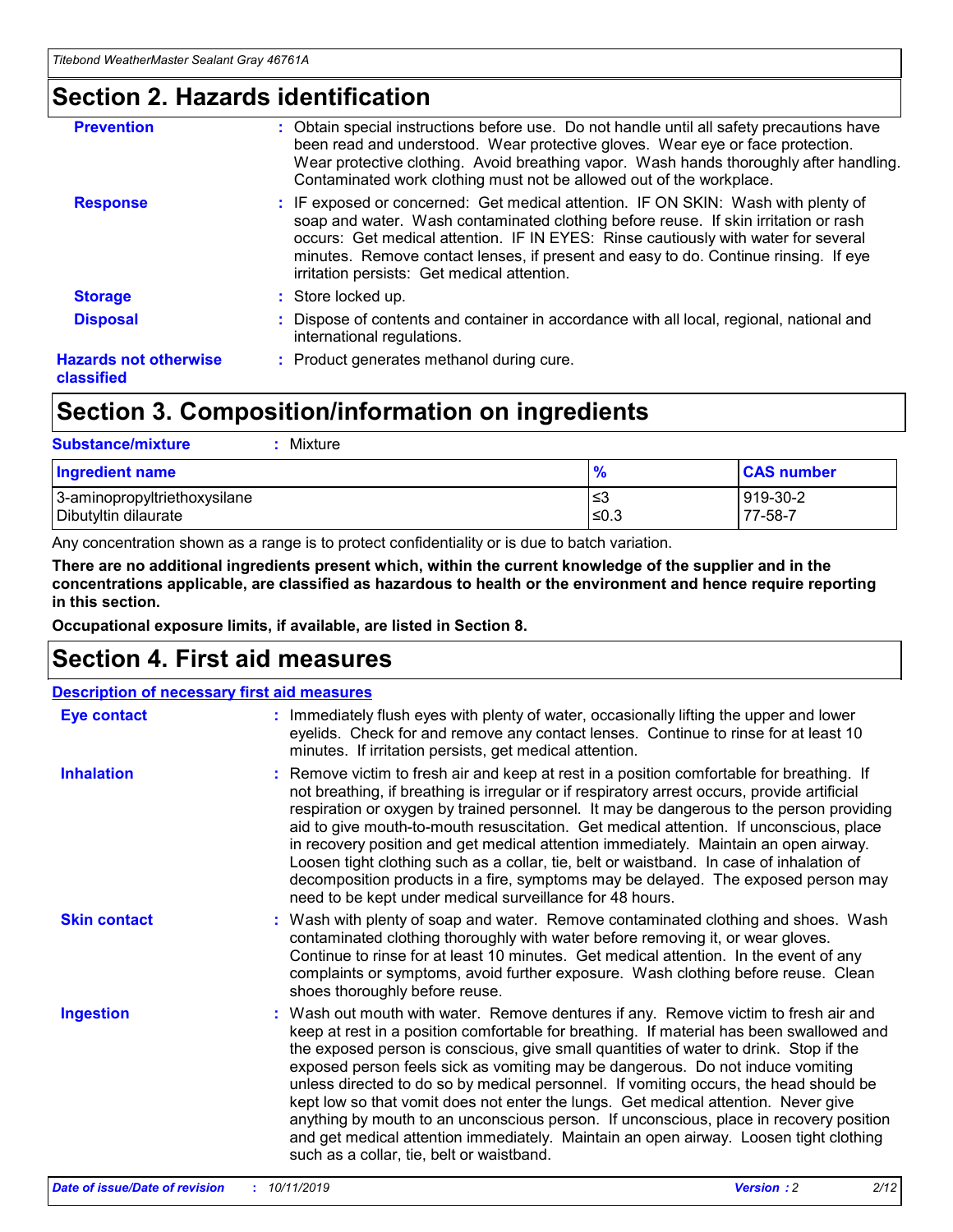# **Section 4. First aid measures**

| Most important symptoms/effects, acute and delayed |                                       |                                                                                                                                                                                                                                                                                                                                                                                                                 |  |  |  |
|----------------------------------------------------|---------------------------------------|-----------------------------------------------------------------------------------------------------------------------------------------------------------------------------------------------------------------------------------------------------------------------------------------------------------------------------------------------------------------------------------------------------------------|--|--|--|
|                                                    | <b>Potential acute health effects</b> |                                                                                                                                                                                                                                                                                                                                                                                                                 |  |  |  |
| <b>Eye contact</b>                                 |                                       | : May cause eye irritation.                                                                                                                                                                                                                                                                                                                                                                                     |  |  |  |
| <b>Inhalation</b>                                  |                                       | : No known significant effects or critical hazards.                                                                                                                                                                                                                                                                                                                                                             |  |  |  |
| <b>Skin contact</b>                                |                                       | : May cause skin irritation.                                                                                                                                                                                                                                                                                                                                                                                    |  |  |  |
| <b>Ingestion</b>                                   |                                       | : No known significant effects or critical hazards.                                                                                                                                                                                                                                                                                                                                                             |  |  |  |
| <b>Over-exposure signs/symptoms</b>                |                                       |                                                                                                                                                                                                                                                                                                                                                                                                                 |  |  |  |
| <b>Eye contact</b>                                 |                                       | : Adverse symptoms may include the following:<br>irritation<br>watering<br>redness                                                                                                                                                                                                                                                                                                                              |  |  |  |
| <b>Inhalation</b>                                  |                                       | : Adverse symptoms may include the following:<br>reduced fetal weight<br>increase in fetal deaths<br>skeletal malformations                                                                                                                                                                                                                                                                                     |  |  |  |
| <b>Skin contact</b>                                |                                       | : Adverse symptoms may include the following:<br>irritation<br>redness<br>reduced fetal weight<br>increase in fetal deaths<br>skeletal malformations                                                                                                                                                                                                                                                            |  |  |  |
| <b>Ingestion</b>                                   |                                       | : Adverse symptoms may include the following:<br>reduced fetal weight<br>increase in fetal deaths<br>skeletal malformations                                                                                                                                                                                                                                                                                     |  |  |  |
|                                                    |                                       | <b>Indication of immediate medical attention and special treatment needed, if necessary</b>                                                                                                                                                                                                                                                                                                                     |  |  |  |
| <b>Notes to physician</b>                          |                                       | : In case of inhalation of decomposition products in a fire, symptoms may be delayed.<br>The exposed person may need to be kept under medical surveillance for 48 hours.                                                                                                                                                                                                                                        |  |  |  |
| <b>Specific treatments</b>                         |                                       | : No specific treatment.                                                                                                                                                                                                                                                                                                                                                                                        |  |  |  |
| <b>Protection of first-aiders</b>                  |                                       | : No action shall be taken involving any personal risk or without suitable training. If it is<br>suspected that fumes are still present, the rescuer should wear an appropriate mask or<br>self-contained breathing apparatus. It may be dangerous to the person providing aid to<br>give mouth-to-mouth resuscitation. Wash contaminated clothing thoroughly with water<br>before removing it, or wear gloves. |  |  |  |

**See toxicological information (Section 11)**

### **Section 5. Fire-fighting measures**

| <b>Extinguishing media</b>                             |                                                                                                                                                                                                     |
|--------------------------------------------------------|-----------------------------------------------------------------------------------------------------------------------------------------------------------------------------------------------------|
| <b>Suitable extinguishing</b><br>media                 | : Use an extinguishing agent suitable for the surrounding fire.                                                                                                                                     |
| <b>Unsuitable extinguishing</b><br>media               | $:$ None known.                                                                                                                                                                                     |
| <b>Specific hazards arising</b><br>from the chemical   | : In a fire or if heated, a pressure increase will occur and the container may burst.                                                                                                               |
| <b>Hazardous thermal</b><br>decomposition products     | : Decomposition products may include the following materials:<br>carbon dioxide<br>carbon monoxide<br>nitrogen oxides<br>metal oxide/oxides                                                         |
| <b>Special protective actions</b><br>for fire-fighters | : Promptly isolate the scene by removing all persons from the vicinity of the incident if<br>there is a fire. No action shall be taken involving any personal risk or without suitable<br>training. |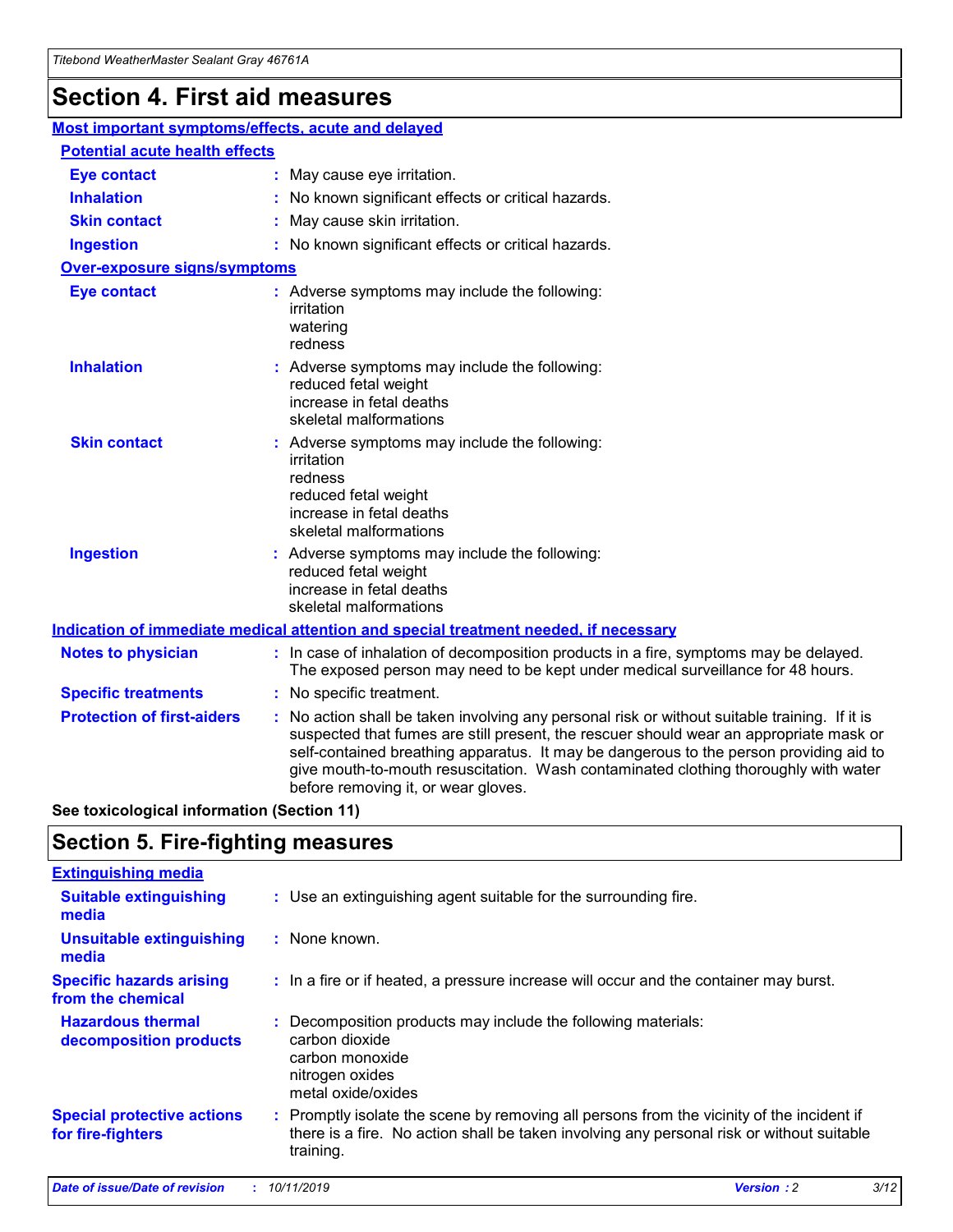### **Section 5. Fire-fighting measures**

**Special protective equipment for fire-fighters** Fire-fighters should wear appropriate protective equipment and self-contained breathing **:** apparatus (SCBA) with a full face-piece operated in positive pressure mode.

### **Section 6. Accidental release measures**

#### **Personal precautions, protective equipment and emergency procedures**

| For non-emergency<br>personnel                               | : No action shall be taken involving any personal risk or without suitable training.<br>Evacuate surrounding areas. Keep unnecessary and unprotected personnel from<br>entering. Do not touch or walk through spilled material. Avoid breathing vapor or mist.<br>Provide adequate ventilation. Wear appropriate respirator when ventilation is<br>inadequate. Put on appropriate personal protective equipment.                                                                                                                                                                                                                                                                                             |
|--------------------------------------------------------------|--------------------------------------------------------------------------------------------------------------------------------------------------------------------------------------------------------------------------------------------------------------------------------------------------------------------------------------------------------------------------------------------------------------------------------------------------------------------------------------------------------------------------------------------------------------------------------------------------------------------------------------------------------------------------------------------------------------|
|                                                              | For emergency responders : If specialized clothing is required to deal with the spillage, take note of any information in<br>Section 8 on suitable and unsuitable materials. See also the information in "For non-<br>emergency personnel".                                                                                                                                                                                                                                                                                                                                                                                                                                                                  |
| <b>Environmental precautions</b>                             | : Avoid dispersal of spilled material and runoff and contact with soil, waterways, drains<br>and sewers. Inform the relevant authorities if the product has caused environmental<br>pollution (sewers, waterways, soil or air).                                                                                                                                                                                                                                                                                                                                                                                                                                                                              |
| <b>Methods and materials for containment and cleaning up</b> |                                                                                                                                                                                                                                                                                                                                                                                                                                                                                                                                                                                                                                                                                                              |
| <b>Small spill</b>                                           | : Stop leak if without risk. Move containers from spill area. Dilute with water and mop up<br>if water-soluble. Alternatively, or if water-insoluble, absorb with an inert dry material and<br>place in an appropriate waste disposal container. Dispose of via a licensed waste<br>disposal contractor.                                                                                                                                                                                                                                                                                                                                                                                                     |
| <b>Large spill</b>                                           | : Stop leak if without risk. Move containers from spill area. Approach release from<br>upwind. Prevent entry into sewers, water courses, basements or confined areas. Wash<br>spillages into an effluent treatment plant or proceed as follows. Contain and collect<br>spillage with non-combustible, absorbent material e.g. sand, earth, vermiculite or<br>diatomaceous earth and place in container for disposal according to local regulations<br>(see Section 13). Dispose of via a licensed waste disposal contractor. Contaminated<br>absorbent material may pose the same hazard as the spilled product. Note: see<br>Section 1 for emergency contact information and Section 13 for waste disposal. |

### **Section 7. Handling and storage**

| <b>Precautions for safe handling</b>                                             |                                                                                                                                                                                                                                                                                                                                                                                                                                                                                                                                                                                                                                                                                                                                                                                                                                                  |
|----------------------------------------------------------------------------------|--------------------------------------------------------------------------------------------------------------------------------------------------------------------------------------------------------------------------------------------------------------------------------------------------------------------------------------------------------------------------------------------------------------------------------------------------------------------------------------------------------------------------------------------------------------------------------------------------------------------------------------------------------------------------------------------------------------------------------------------------------------------------------------------------------------------------------------------------|
| <b>Protective measures</b>                                                       | : Put on appropriate personal protective equipment (see Section 8). Persons with a<br>history of skin sensitization problems should not be employed in any process in which<br>this product is used. Avoid exposure - obtain special instructions before use. Avoid<br>exposure during pregnancy. Do not handle until all safety precautions have been read<br>and understood. Do not get in eyes or on skin or clothing. Do not ingest. Avoid<br>breathing vapor or mist. If during normal use the material presents a respiratory hazard,<br>use only with adequate ventilation or wear appropriate respirator. Keep in the original<br>container or an approved alternative made from a compatible material, kept tightly<br>closed when not in use. Empty containers retain product residue and can be hazardous.<br>Do not reuse container. |
| <b>Advice on general</b><br>occupational hygiene                                 | : Eating, drinking and smoking should be prohibited in areas where this material is<br>handled, stored and processed. Workers should wash hands and face before eating,<br>drinking and smoking. Remove contaminated clothing and protective equipment before<br>entering eating areas. See also Section 8 for additional information on hygiene<br>measures.                                                                                                                                                                                                                                                                                                                                                                                                                                                                                    |
| <b>Conditions for safe storage,</b><br>including any<br><b>incompatibilities</b> | Store between the following temperatures: 0 to $120^{\circ}$ C (32 to $248^{\circ}$ F). Store in<br>accordance with local regulations. Store in original container protected from direct<br>sunlight in a dry, cool and well-ventilated area, away from incompatible materials (see<br>Section 10) and food and drink. Store locked up. Keep container tightly closed and<br>sealed until ready for use. Containers that have been opened must be carefully<br>resealed and kept upright to prevent leakage. Do not store in unlabeled containers.<br>Use appropriate containment to avoid environmental contamination. See Section 10 for<br>incompatible materials before handling or use.                                                                                                                                                     |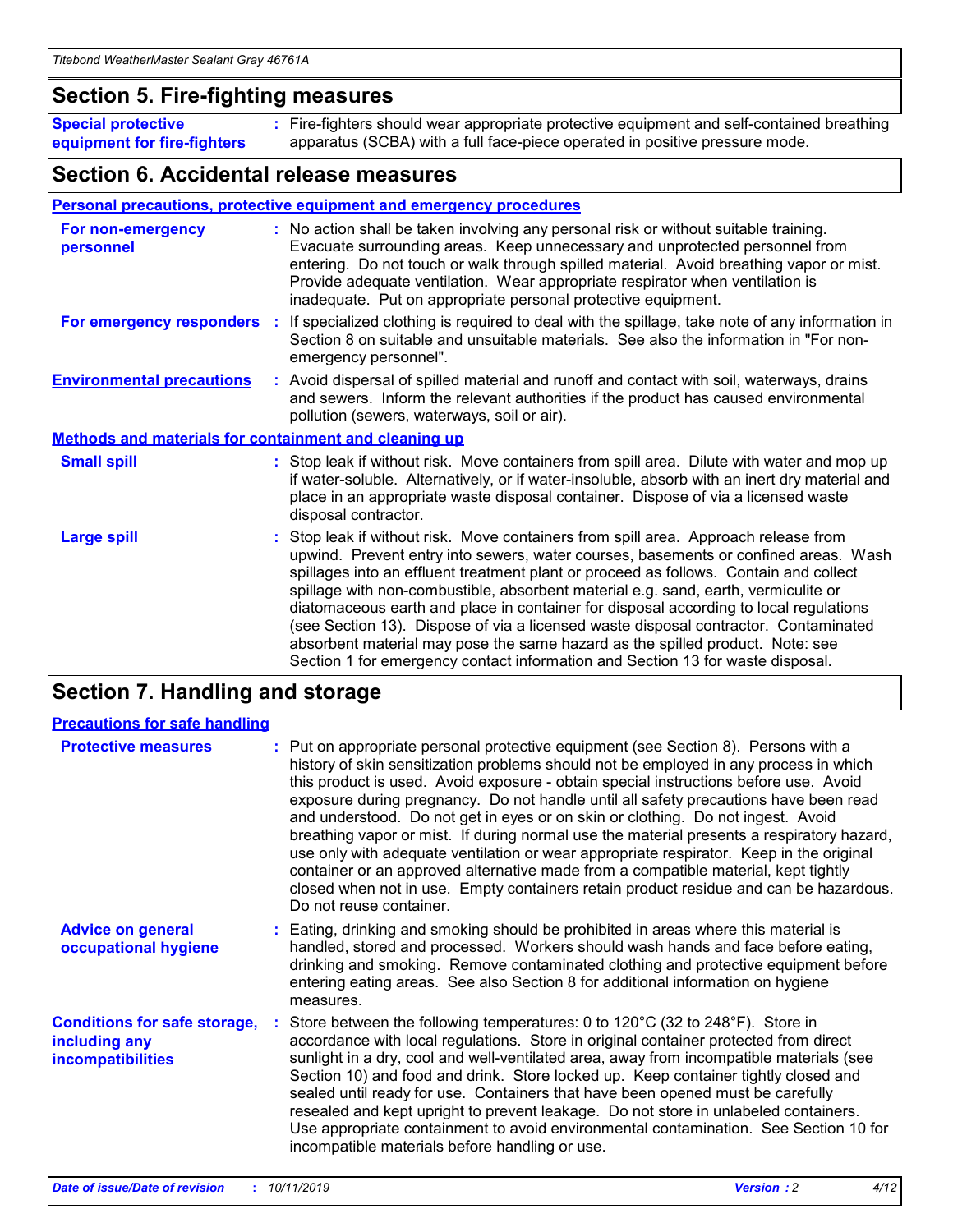# **Section 8. Exposure controls/personal protection**

#### **Control parameters**

#### **Occupational exposure limits**

| <b>Ingredient name</b>                               |    |                        | <b>Exposure limits</b>                                                                                                                                                                                                                                                                                                                                                                                                                                                                                                                                                                                                 |
|------------------------------------------------------|----|------------------------|------------------------------------------------------------------------------------------------------------------------------------------------------------------------------------------------------------------------------------------------------------------------------------------------------------------------------------------------------------------------------------------------------------------------------------------------------------------------------------------------------------------------------------------------------------------------------------------------------------------------|
| 3-aminopropyltriethoxysilane<br>Dibutyltin dilaurate |    |                        | None.<br>ACGIH TLV (United States, 3/2019). Absorbed through skin.<br>Notes: as Sn<br>TWA: $0.1 \text{ mg/m}^3$ , (as Sn) 8 hours.<br>STEL: 0.2 mg/m <sup>3</sup> , (as Sn) 15 minutes.<br>NIOSH REL (United States, 10/2016). Absorbed through skin.<br>Notes: as Sn<br>TWA: 0.1 mg/m <sup>3</sup> , (as Sn) 10 hours.<br>OSHA PEL (United States, 5/2018). Notes: as Sn<br>TWA: $0.1 \text{ mg/m}^3$ , (as Sn) 8 hours.<br>OSHA PEL 1989 (United States, 3/1989). Absorbed through skin.<br>Notes: measured as Sn<br>TWA: 0.1 mg/m <sup>3</sup> , (measured as Sn) 8 hours. Form: Organic                            |
| <b>Appropriate engineering</b><br>controls           |    |                        | : If user operations generate dust, fumes, gas, vapor or mist, use process enclosures,<br>local exhaust ventilation or other engineering controls to keep worker exposure to<br>airborne contaminants below any recommended or statutory limits.                                                                                                                                                                                                                                                                                                                                                                       |
| <b>Environmental exposure</b><br>controls            |    |                        | Emissions from ventilation or work process equipment should be checked to ensure<br>they comply with the requirements of environmental protection legislation. In some<br>cases, fume scrubbers, filters or engineering modifications to the process equipment<br>will be necessary to reduce emissions to acceptable levels.                                                                                                                                                                                                                                                                                          |
| <b>Individual protection measures</b>                |    |                        |                                                                                                                                                                                                                                                                                                                                                                                                                                                                                                                                                                                                                        |
| <b>Hygiene measures</b>                              |    |                        | : Wash hands, forearms and face thoroughly after handling chemical products, before<br>eating, smoking and using the lavatory and at the end of the working period.<br>Appropriate techniques should be used to remove potentially contaminated clothing.<br>Contaminated work clothing should not be allowed out of the workplace. Wash<br>contaminated clothing before reusing. Ensure that eyewash stations and safety<br>showers are close to the workstation location.                                                                                                                                            |
| <b>Eye/face protection</b>                           |    |                        | : Safety eyewear complying with an approved standard should be used when a risk<br>assessment indicates this is necessary to avoid exposure to liquid splashes, mists,<br>gases or dusts. If contact is possible, the following protection should be worn, unless<br>the assessment indicates a higher degree of protection: chemical splash goggles.                                                                                                                                                                                                                                                                  |
| <b>Skin protection</b>                               |    |                        |                                                                                                                                                                                                                                                                                                                                                                                                                                                                                                                                                                                                                        |
| <b>Hand protection</b>                               |    |                        | : Chemical-resistant, impervious gloves complying with an approved standard should be<br>worn at all times when handling chemical products if a risk assessment indicates this is<br>necessary. Considering the parameters specified by the glove manufacturer, check<br>during use that the gloves are still retaining their protective properties. It should be<br>noted that the time to breakthrough for any glove material may be different for different<br>glove manufacturers. In the case of mixtures, consisting of several substances, the<br>protection time of the gloves cannot be accurately estimated. |
| <b>Body protection</b>                               |    | handling this product. | Personal protective equipment for the body should be selected based on the task being<br>performed and the risks involved and should be approved by a specialist before                                                                                                                                                                                                                                                                                                                                                                                                                                                |
| <b>Other skin protection</b>                         |    |                        | : Appropriate footwear and any additional skin protection measures should be selected<br>based on the task being performed and the risks involved and should be approved by a<br>specialist before handling this product.                                                                                                                                                                                                                                                                                                                                                                                              |
| <b>Respiratory protection</b>                        | ÷. | aspects of use.        | Based on the hazard and potential for exposure, select a respirator that meets the<br>appropriate standard or certification. Respirators must be used according to a<br>respiratory protection program to ensure proper fitting, training, and other important                                                                                                                                                                                                                                                                                                                                                         |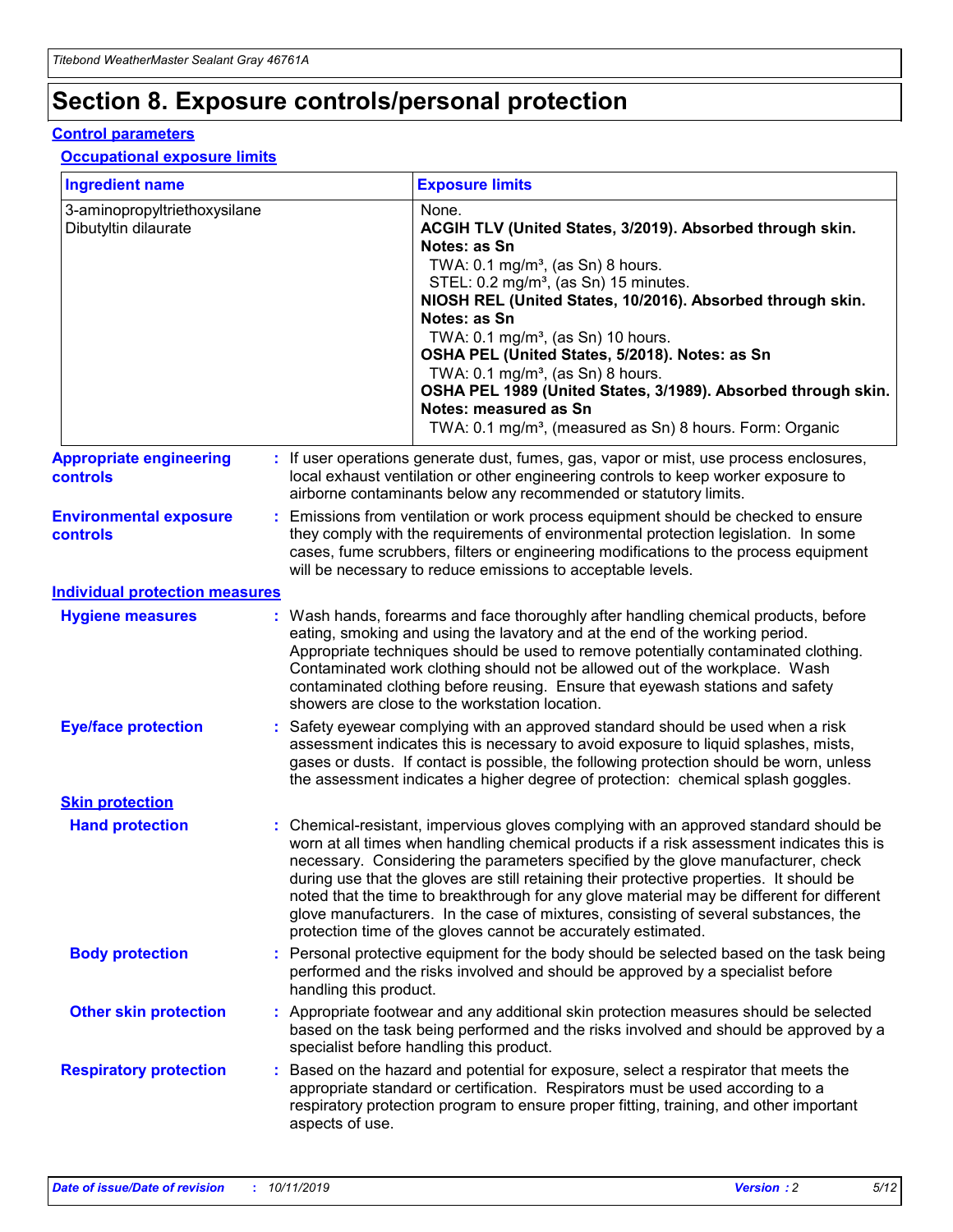### **Section 9. Physical and chemical properties**

#### **Appearance**

| <b>Physical state</b>                             | : Liquid. [Paste.]                                                |
|---------------------------------------------------|-------------------------------------------------------------------|
| Color                                             | Gray.                                                             |
| Odor                                              | None [Slight]                                                     |
| <b>Odor threshold</b>                             | : Not available.                                                  |
| рH                                                | : Not applicable.                                                 |
| <b>Melting point</b>                              | : Not available.                                                  |
| <b>Boiling point</b>                              | : $>100^{\circ}$ C ( $>212^{\circ}$ F)                            |
| <b>Flash point</b>                                | : Closed cup: $>200^{\circ}$ C ( $>392^{\circ}$ F) [Setaflash.]   |
| <b>Evaporation rate</b>                           | $:$ <1 (butyl acetate = 1)                                        |
| <b>Flammability (solid, gas)</b>                  | : Not available.                                                  |
| Lower and upper explosive<br>(flammable) limits   | : Not available.                                                  |
| <b>VOC (less water, less</b><br>exempt solvents)  | $: 0$ g/l                                                         |
| <b>Volatility</b>                                 | $: 0\%$ (w/w)                                                     |
| <b>Vapor density</b>                              | : Not available.                                                  |
| <b>Relative density</b>                           | : 1.4329                                                          |
| <b>Solubility</b>                                 | : Insoluble in the following materials: cold water and hot water. |
| <b>Solubility in water</b>                        | : Not available.                                                  |
| <b>Partition coefficient: n-</b><br>octanol/water | : Not available.                                                  |
| <b>Auto-ignition temperature</b>                  | $:$ Not available.                                                |
| <b>Decomposition temperature</b>                  | : Not available.                                                  |
| <b>Viscosity</b>                                  | : Not available.                                                  |

### **Section 10. Stability and reactivity**

| <b>Reactivity</b>                            |    | : No specific test data related to reactivity available for this product or its ingredients.            |
|----------------------------------------------|----|---------------------------------------------------------------------------------------------------------|
| <b>Chemical stability</b>                    |    | : The product is stable.                                                                                |
| <b>Possibility of hazardous</b><br>reactions |    | : Under normal conditions of storage and use, hazardous reactions will not occur.                       |
| <b>Conditions to avoid</b>                   |    | : No specific data.                                                                                     |
| <b>Incompatible materials</b>                | ٠. | No specific data.                                                                                       |
| <b>Hazardous decomposition</b><br>products   | ÷. | Under normal conditions of storage and use, hazardous decomposition products should<br>not be produced. |

## **Section 11. Toxicological information**

### **Information on toxicological effects**

#### **Acute toxicity**

| <b>Product/ingredient name</b> | <b>Result</b>           | <b>Species</b> | <b>Dose</b>                | <b>Exposure</b> |
|--------------------------------|-------------------------|----------------|----------------------------|-----------------|
| 3-aminopropyltriethoxysilane   | <b>ILD50 Dermal</b>     | Rabbit         | 4.29 g/kg                  |                 |
| Dibutyltin dilaurate           | ILD50 Oral<br>LD50 Oral | Rat<br>Rat     | $1.57$ g/kg<br>175 $mg/kg$ |                 |
|                                |                         |                |                            |                 |

**Irritation/Corrosion**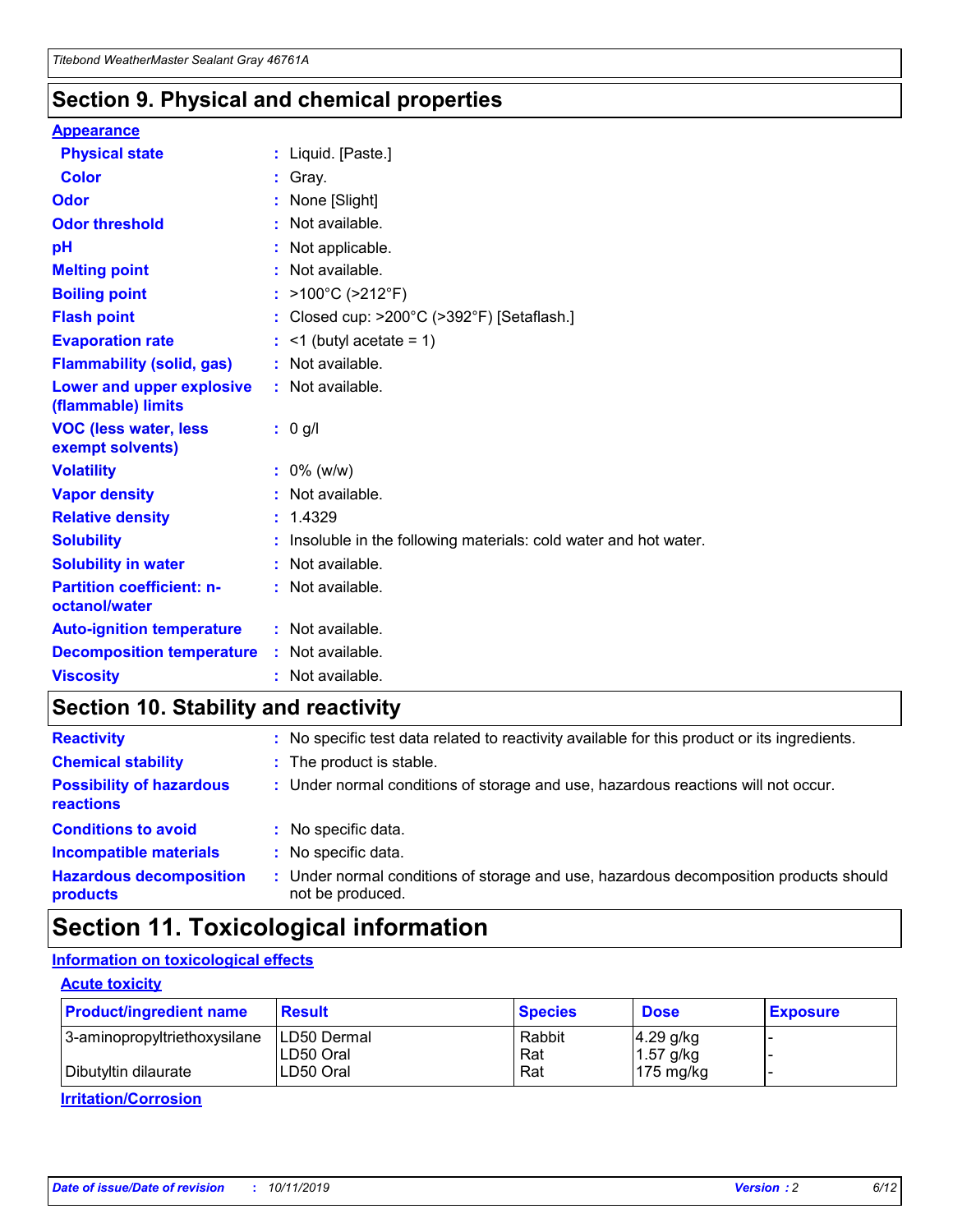# **Section 11. Toxicological information**

| <b>Product/ingredient name</b> | <b>Result</b>            | <b>Species</b> | <b>Score</b> | <b>Exposure</b>           | <b>Observation</b> |
|--------------------------------|--------------------------|----------------|--------------|---------------------------|--------------------|
| 3-aminopropyltriethoxysilane   | Eyes - Mild irritant     | Rabbit         |              | $100$ mg                  |                    |
|                                | Eyes - Severe irritant   | Rabbit         |              | 24 hours 750              |                    |
|                                |                          |                |              | ug                        |                    |
|                                | Skin - Severe irritant   | Rabbit         |              | 24 hours 5                | -                  |
| Dibutyltin dilaurate           | Eyes - Moderate irritant | Rabbit         |              | mq<br><b>24 hours 100</b> |                    |
|                                |                          |                |              | mg                        |                    |
|                                | Skin - Severe irritant   | Rabbit         |              | 500 mg                    |                    |

#### **Sensitization**

Not available.

#### **Mutagenicity**

Not available.

#### **Carcinogenicity**

Not available.

#### **Reproductive toxicity**

Not available.

#### **Teratogenicity**

Not available.

#### **Specific target organ toxicity (single exposure)**

Not available.

#### **Specific target organ toxicity (repeated exposure)**

| <b>Name</b>                                                                  |                                                                                                                             | <b>Category</b> | <b>Route of</b><br>exposure | <b>Target organs</b> |
|------------------------------------------------------------------------------|-----------------------------------------------------------------------------------------------------------------------------|-----------------|-----------------------------|----------------------|
| Dibutyltin dilaurate                                                         |                                                                                                                             | Category 1      |                             | respiratory system   |
| <b>Aspiration hazard</b><br>Not available.                                   |                                                                                                                             |                 |                             |                      |
| <b>Information on the likely</b><br>routes of exposure                       | : Not available.                                                                                                            |                 |                             |                      |
| <b>Potential acute health effects</b>                                        |                                                                                                                             |                 |                             |                      |
| <b>Eye contact</b>                                                           | : May cause eye irritation.                                                                                                 |                 |                             |                      |
| <b>Inhalation</b>                                                            | : No known significant effects or critical hazards.                                                                         |                 |                             |                      |
| <b>Skin contact</b>                                                          | : May cause skin irritation.                                                                                                |                 |                             |                      |
| <b>Ingestion</b>                                                             | : No known significant effects or critical hazards.                                                                         |                 |                             |                      |
| Symptoms related to the physical, chemical and toxicological characteristics |                                                                                                                             |                 |                             |                      |
| <b>Eye contact</b>                                                           | : Adverse symptoms may include the following:<br>irritation<br>watering<br>redness                                          |                 |                             |                      |
| <b>Inhalation</b>                                                            | : Adverse symptoms may include the following:<br>reduced fetal weight<br>increase in fetal deaths<br>skeletal malformations |                 |                             |                      |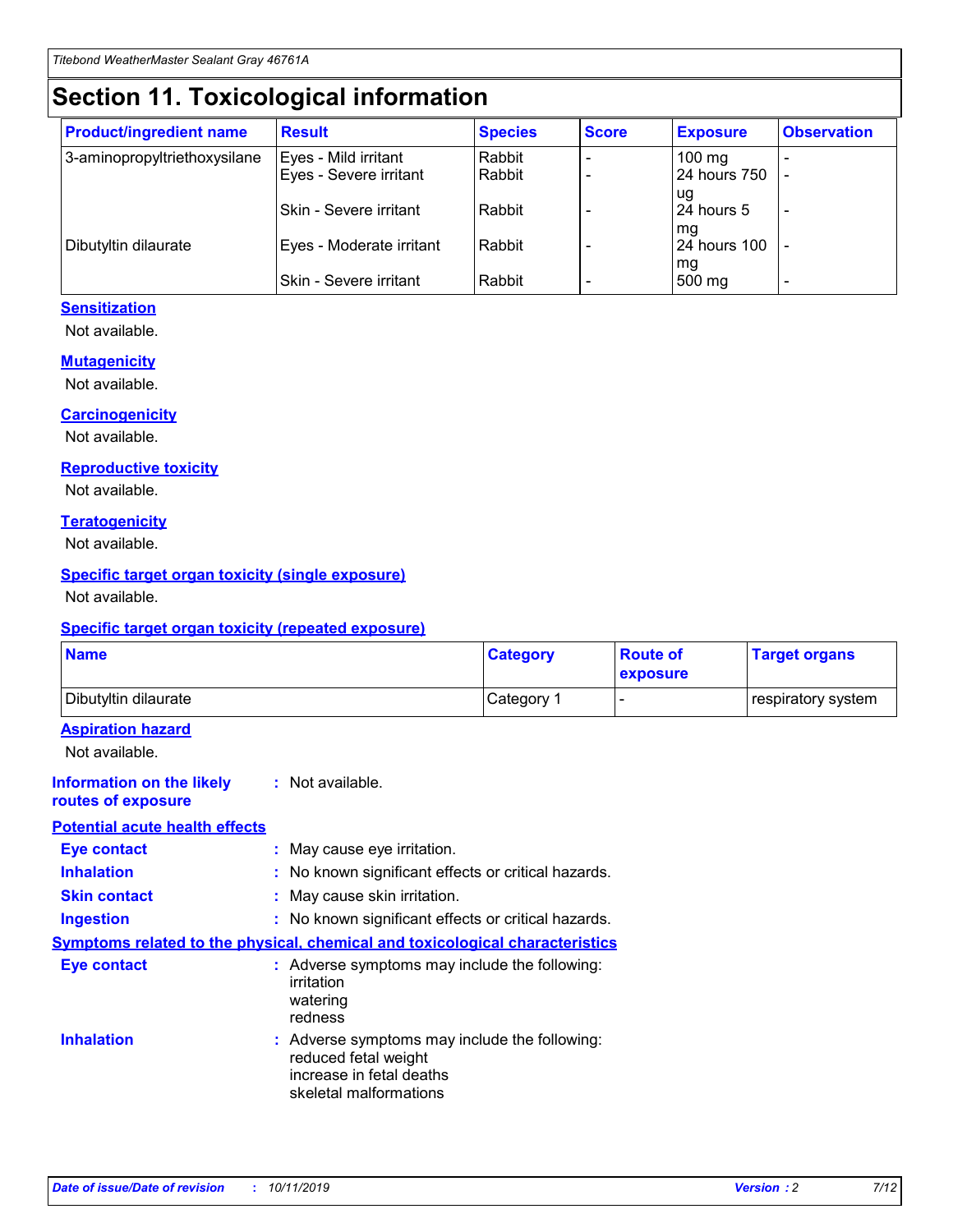# **Section 11. Toxicological information**

| <b>Skin contact</b>                     | : Adverse symptoms may include the following:<br>irritation<br>redness<br>reduced fetal weight<br>increase in fetal deaths<br>skeletal malformations |
|-----------------------------------------|------------------------------------------------------------------------------------------------------------------------------------------------------|
| <b>Ingestion</b>                        | : Adverse symptoms may include the following:<br>reduced fetal weight<br>increase in fetal deaths<br>skeletal malformations                          |
|                                         | Delayed and immediate effects and also chronic effects from short and long term exposure                                                             |
| <b>Short term exposure</b>              |                                                                                                                                                      |
| <b>Potential immediate</b><br>effects   | : Not available.                                                                                                                                     |
| <b>Potential delayed effects</b>        | : Not available.                                                                                                                                     |
| <b>Long term exposure</b>               |                                                                                                                                                      |
| <b>Potential immediate</b><br>effects   | : Not available.                                                                                                                                     |
| <b>Potential delayed effects</b>        | : Not available.                                                                                                                                     |
| <b>Potential chronic health effects</b> |                                                                                                                                                      |
| Not available.                          |                                                                                                                                                      |
| <b>General</b>                          | : Once sensitized, a severe allergic reaction may occur when subsequently exposed to<br>very low levels.                                             |
| <b>Carcinogenicity</b>                  | : No known significant effects or critical hazards.                                                                                                  |
| <b>Mutagenicity</b>                     | No known significant effects or critical hazards.                                                                                                    |
| <b>Teratogenicity</b>                   | May damage the unborn child.                                                                                                                         |
| <b>Developmental effects</b>            | No known significant effects or critical hazards.                                                                                                    |
| <b>Fertility effects</b>                | : May damage fertility.                                                                                                                              |
| <b>Numerical measures of toxicity</b>   |                                                                                                                                                      |
| <b>Acute toxicity estimates</b>         |                                                                                                                                                      |
|                                         |                                                                                                                                                      |

Not available.

# **Section 12. Ecological information**

#### **Toxicity**

| <b>Product/ingredient name</b> | <b>Result</b>                     | <b>Species</b>                       | <b>Exposure</b> |
|--------------------------------|-----------------------------------|--------------------------------------|-----------------|
| Dibutyltin dilaurate           | Chronic EC10 > 2 mg/l Fresh water | Algae - Scenedesmus<br>I subspicatus | l 96 hours i    |

### **Persistence and degradability**

| <b>Product/ingredient name</b> | <b>Test</b>                                                                    | <b>Result</b>  |                   | <b>Dose</b> | <b>Inoculum</b>         |
|--------------------------------|--------------------------------------------------------------------------------|----------------|-------------------|-------------|-------------------------|
| Dibutyltin dilaurate           | OECD 301F<br>Ready<br>Biodegradability -<br>Manometric<br>Respirometry<br>Test | 23 % - 28 days |                   |             |                         |
| <b>Product/ingredient name</b> | <b>Aquatic half-life</b>                                                       |                | <b>Photolysis</b> |             | <b>Biodegradability</b> |
| Dibutyltin dilaurate           |                                                                                |                |                   |             | Inherent                |

### **Bioaccumulative potential**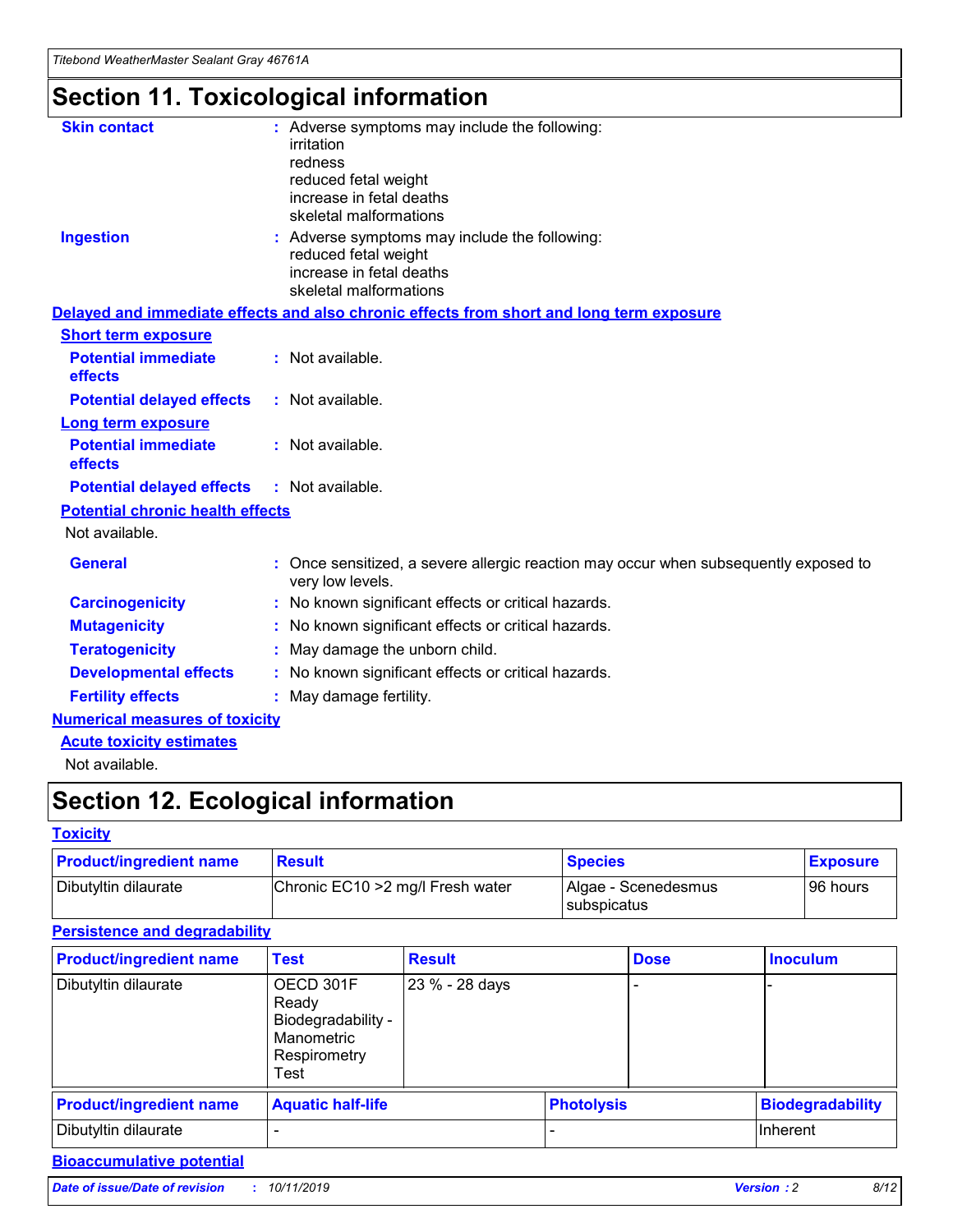# **Section 12. Ecological information**

| <b>Product/ingredient name</b> | $LoaPow$ | <b>BCF</b> | <b>Potential</b> |
|--------------------------------|----------|------------|------------------|
| 3-aminopropyltriethoxysilane   | 1.7      | 3.4        | low              |
| Dibutyltin dilaurate           | 4.44     | 2.91       | low              |

#### **Mobility in soil**

| <b>Soil/water partition</b><br>coefficient (K <sub>oc</sub> ) | : Not available.                                    |
|---------------------------------------------------------------|-----------------------------------------------------|
| <b>Other adverse effects</b>                                  | : No known significant effects or critical hazards. |

### **Section 13. Disposal considerations**

**Disposal methods :**

The generation of waste should be avoided or minimized wherever possible. Disposal of this product, solutions and any by-products should at all times comply with the requirements of environmental protection and waste disposal legislation and any regional local authority requirements. Dispose of surplus and non-recyclable products via a licensed waste disposal contractor. Waste should not be disposed of untreated to the sewer unless fully compliant with the requirements of all authorities with jurisdiction. Waste packaging should be recycled. Incineration or landfill should only be considered when recycling is not feasible. This material and its container must be disposed of in a safe way. Care should be taken when handling emptied containers that have not been cleaned or rinsed out. Empty containers or liners may retain some product residues. Avoid dispersal of spilled material and runoff and contact with soil, waterways, drains and sewers.

## **Section 14. Transport information**

|                                      | <b>DOT</b><br><b>Classification</b> | <b>TDG</b><br><b>Classification</b> | <b>Mexico</b><br><b>Classification</b> | <b>ADR/RID</b>           | <b>IMDG</b>              | <b>IATA</b>    |
|--------------------------------------|-------------------------------------|-------------------------------------|----------------------------------------|--------------------------|--------------------------|----------------|
| <b>UN number</b>                     | Not regulated.                      | Not regulated.                      | Not regulated.                         | Not regulated.           | Not regulated.           | Not regulated. |
| <b>UN proper</b><br>shipping name    | $\blacksquare$                      |                                     |                                        |                          |                          |                |
| <b>Transport</b><br>hazard class(es) | $\blacksquare$                      | $\overline{\phantom{a}}$            | $\overline{\phantom{a}}$               | $\overline{\phantom{a}}$ | $\overline{\phantom{a}}$ | $\blacksquare$ |
| <b>Packing group</b>                 | $\overline{\phantom{a}}$            | -                                   | -                                      | -                        |                          | -              |
| <b>Environmental</b><br>hazards      | No.                                 | No.                                 | No.                                    | No.                      | No.                      | No.            |

# **Section 15. Regulatory information**

#### **U.S. Federal regulations**

#### **SARA 302/304**

#### **Composition/information on ingredients**

No products were found.

**SARA 304 RQ :** Not applicable.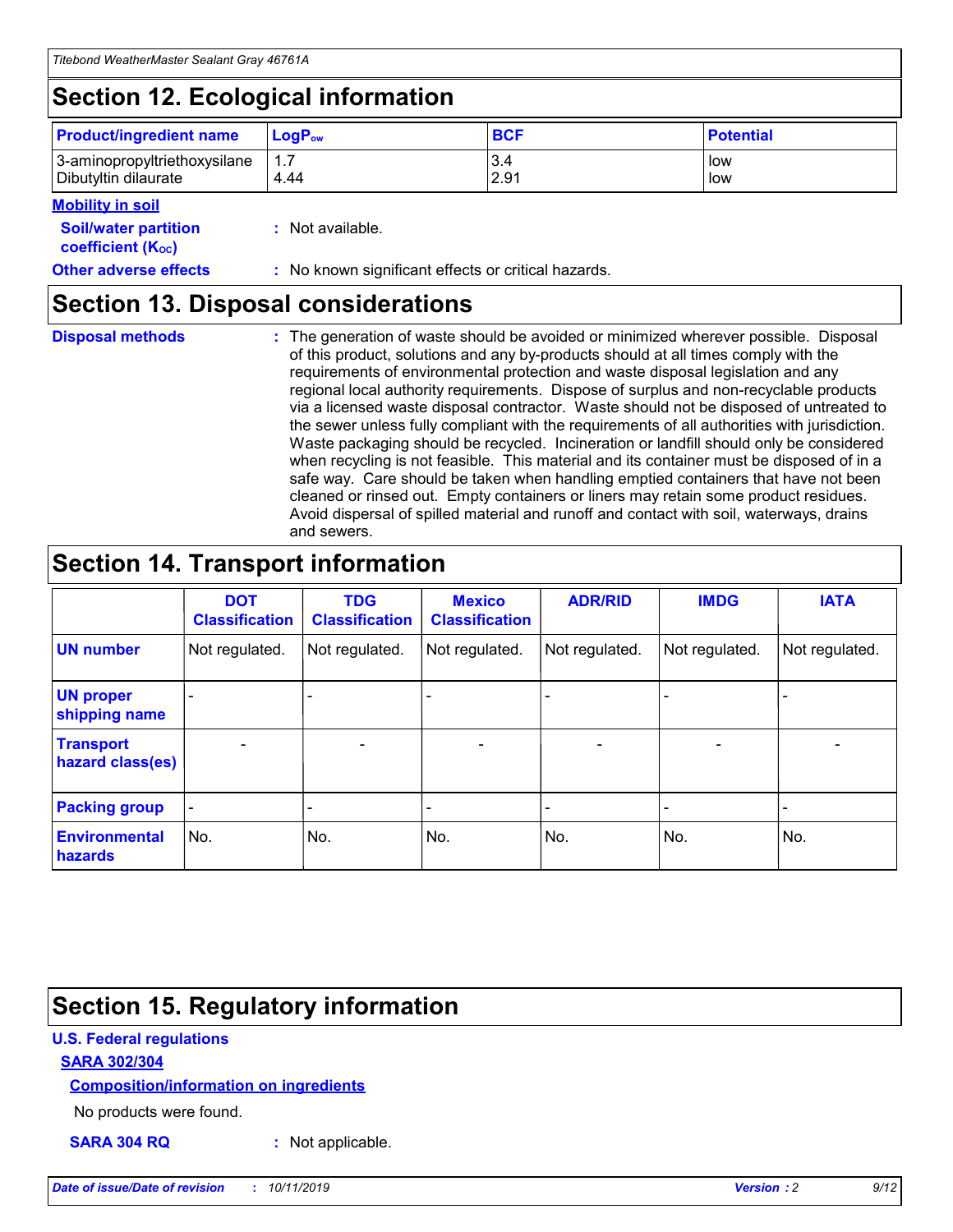## **Section 15. Regulatory information**

#### **SARA 311/312**

**Classification :** EYE IRRITATION - Category 2B SKIN SENSITIZATION - Category 1 TOXIC TO REPRODUCTION (Fertility) - Category 1B TOXIC TO REPRODUCTION (Unborn child) - Category 1B

#### **Composition/information on ingredients**

| <b>Name</b>                  | $\frac{9}{6}$ | <b>Classification</b>                                                                                                                                                                                                                                                                                                                  |
|------------------------------|---------------|----------------------------------------------------------------------------------------------------------------------------------------------------------------------------------------------------------------------------------------------------------------------------------------------------------------------------------------|
| 3-aminopropyltriethoxysilane | $\leq$ 3      | <b>FLAMMABLE LIQUIDS - Category 4</b><br><b>ACUTE TOXICITY (oral) - Category 4</b><br>SKIN IRRITATION - Category 2                                                                                                                                                                                                                     |
| Dibutyltin dilaurate         | ≤0.3          | EYE IRRITATION - Category 2A<br><b>ACUTE TOXICITY (oral) - Category 3</b><br>SKIN CORROSION - Category 1C<br>SERIOUS EYE DAMAGE - Category 1<br>SKIN SENSITIZATION - Category 1<br><b>GERM CELL MUTAGENICITY - Category 2</b><br>TOXIC TO REPRODUCTION (Fertility) - Category 1B<br>TOXIC TO REPRODUCTION (Unborn child) - Category 1B |
|                              |               | SPECIFIC TARGET ORGAN TOXICITY (REPEATED<br>EXPOSURE) (respiratory system) - Category 1                                                                                                                                                                                                                                                |

#### **State regulations**

| <b>Massachusetts</b> | : None of the components are listed. |
|----------------------|--------------------------------------|
| <b>New York</b>      | : None of the components are listed. |
| <b>New Jersey</b>    | : None of the components are listed. |
| Pennsylvania         | : None of the components are listed. |

#### **California Prop. 65**

**A** WARNING: This product can expose you to methanol, which is known to the State of California to cause birth defects or other reproductive harm. For more information go to www.P65Warnings.ca.gov.

| <b>Ingredient name</b> | No significant risk Maximum<br>level | acceptable dosage<br>level |
|------------------------|--------------------------------------|----------------------------|
| methanol               |                                      | Yes.                       |

#### **International regulations**

**Chemical Weapon Convention List Schedules I, II & III Chemicals** Not listed.

#### **Montreal Protocol**

Not listed.

**Stockholm Convention on Persistent Organic Pollutants**

Not listed.

### **UNECE Aarhus Protocol on POPs and Heavy Metals**

Not listed.

#### **Inventory list**

### **China :** All components are listed or exempted.

**United States TSCA 8(b) inventory :** All components are active or exempted.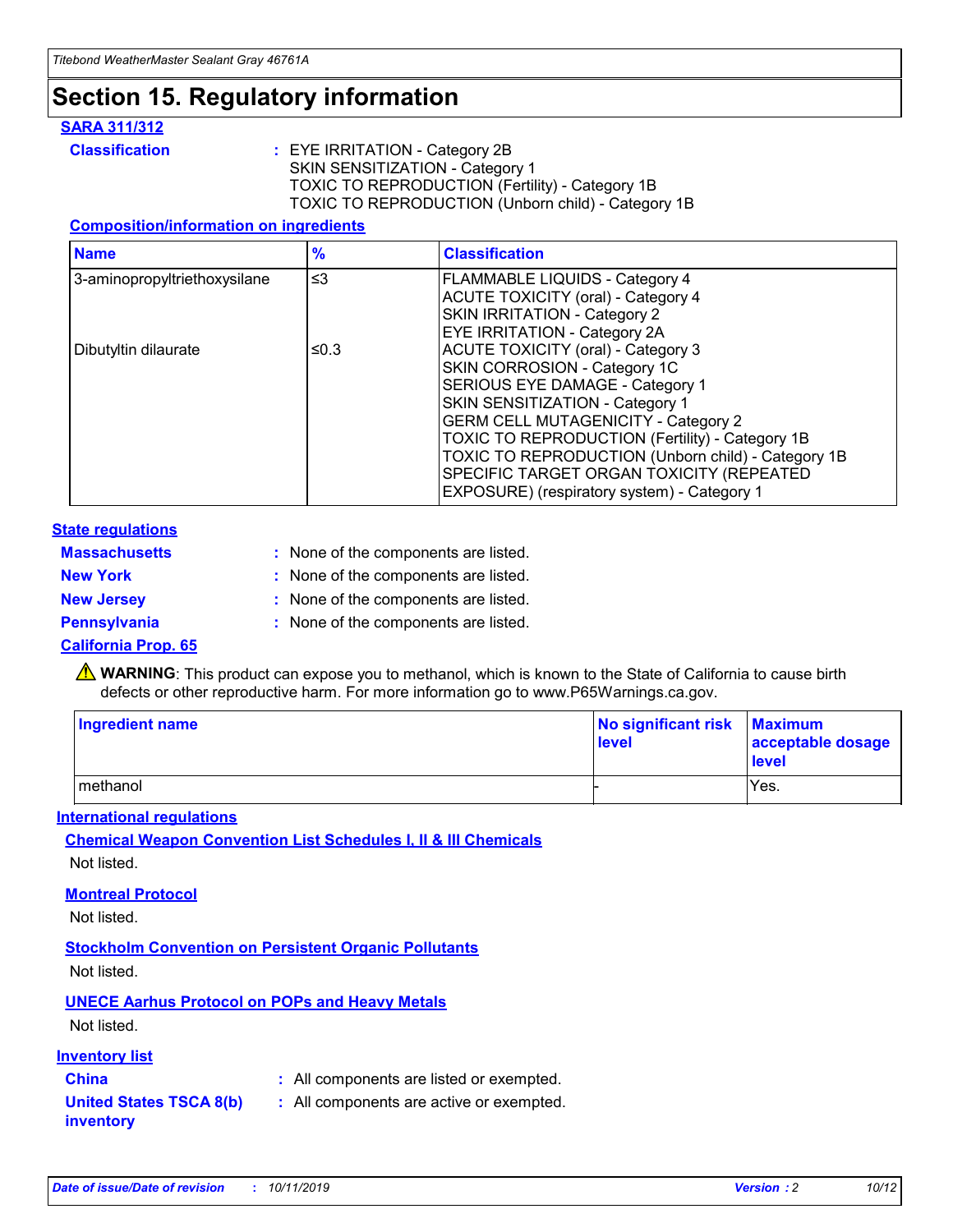# **Section 16. Other information**

**Hazardous Material Information System (U.S.A.)**



**Caution: HMIS® ratings are based on a 0-4 rating scale, with 0 representing minimal hazards or risks, and 4 representing significant hazards or risks. Although HMIS® ratings and the associated label are not required on SDSs or products leaving a facility under 29 CFR 1910.1200, the preparer may choose to provide them. HMIS® ratings are to be used with a fully implemented HMIS® program. HMIS® is a registered trademark and service mark of the American Coatings Association, Inc.**

**The customer is responsible for determining the PPE code for this material. For more information on HMIS® Personal Protective Equipment (PPE) codes, consult the HMIS® Implementation Manual.**

#### **National Fire Protection Association (U.S.A.)**



**Reprinted with permission from NFPA 704-2001, Identification of the Hazards of Materials for Emergency Response Copyright ©1997, National Fire Protection Association, Quincy, MA 02269. This reprinted material is not the complete and official position of the National Fire Protection Association, on the referenced subject which is represented only by the standard in its entirety.**

**Copyright ©2001, National Fire Protection Association, Quincy, MA 02269. This warning system is intended to be interpreted and applied only by properly trained individuals to identify fire, health and reactivity hazards of chemicals. The user is referred to certain limited number of chemicals with recommended classifications in NFPA 49 and NFPA 325, which would be used as a guideline only. Whether the chemicals are classified by NFPA or not, anyone using the 704 systems to classify chemicals does so at their own risk.**

#### **Procedure used to derive the classification**

| <b>Classification</b>                                                                                                                                                                  |                                                                                                                                                                                                                                                                   | <b>Justification</b>                                                                                                                                                                                                                                                                                       |  |
|----------------------------------------------------------------------------------------------------------------------------------------------------------------------------------------|-------------------------------------------------------------------------------------------------------------------------------------------------------------------------------------------------------------------------------------------------------------------|------------------------------------------------------------------------------------------------------------------------------------------------------------------------------------------------------------------------------------------------------------------------------------------------------------|--|
| <b>EYE IRRITATION - Category 2B</b><br>SKIN SENSITIZATION - Category 1<br><b>TOXIC TO REPRODUCTION (Fertility) - Category 1B</b><br>TOXIC TO REPRODUCTION (Unborn child) - Category 1B |                                                                                                                                                                                                                                                                   | Expert judgment<br>Expert judgment<br>Expert judgment<br>Expert judgment                                                                                                                                                                                                                                   |  |
| <b>History</b>                                                                                                                                                                         |                                                                                                                                                                                                                                                                   |                                                                                                                                                                                                                                                                                                            |  |
| Date of printing                                                                                                                                                                       | : 4/22/2022                                                                                                                                                                                                                                                       |                                                                                                                                                                                                                                                                                                            |  |
| Date of issue/Date of<br>revision                                                                                                                                                      | : 10/11/2019                                                                                                                                                                                                                                                      |                                                                                                                                                                                                                                                                                                            |  |
| Date of previous issue                                                                                                                                                                 | : 10/16/2020                                                                                                                                                                                                                                                      |                                                                                                                                                                                                                                                                                                            |  |
| <b>Version</b>                                                                                                                                                                         | $\therefore$ 2                                                                                                                                                                                                                                                    |                                                                                                                                                                                                                                                                                                            |  |
| <b>Key to abbreviations</b>                                                                                                                                                            | $\therefore$ ATE = Acute Toxicity Estimate<br><b>BCF</b> = Bioconcentration Factor<br>IATA = International Air Transport Association<br><b>IBC</b> = Intermediate Bulk Container<br><b>IMDG = International Maritime Dangerous Goods</b><br>$UN = United Nations$ | GHS = Globally Harmonized System of Classification and Labelling of Chemicals<br>LogPow = logarithm of the octanol/water partition coefficient<br>MARPOL = International Convention for the Prevention of Pollution From Ships, 1973<br>as modified by the Protocol of 1978. ("Marpol" = marine pollution) |  |